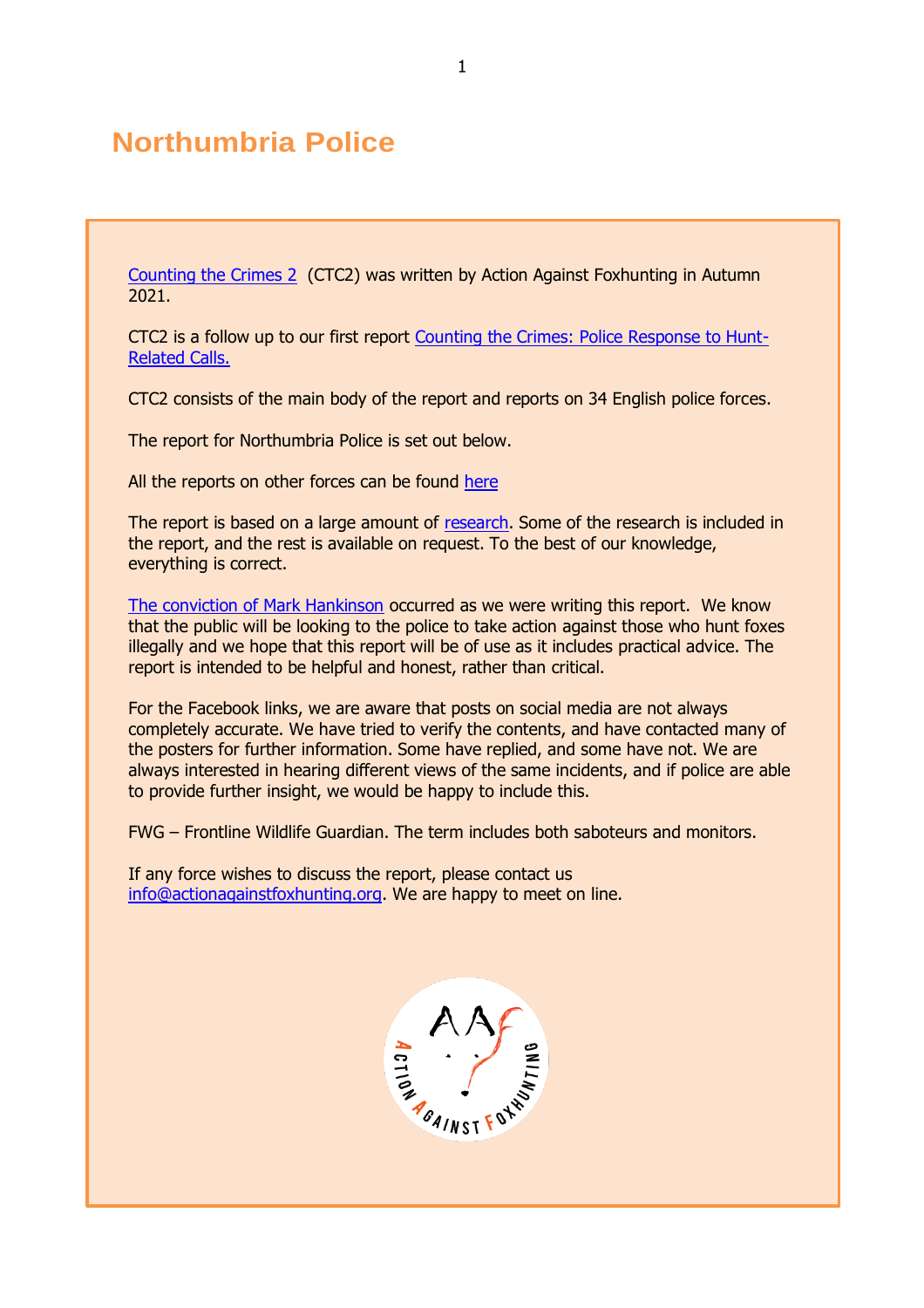## **How did the force respond to CTC?**

- One email
- ✓ Exchange of emails
- ✓ Meeting
- No response at all

## **For Email response - was the response detailed?**

- ✓ Yes
- No

## **How do you rate the response?**



## **Why have you given this rating?**

The response was considered and detailed. However, it was disappointing that the officer who responded did not appear to believe that illegal foxhunting happened at all, let alone repeatedly. In another email, he called allegations of illegal foxhunting "conjecture" - despite the number of reports received by AAF and other organisations, not to mention the amount of evidence there is online.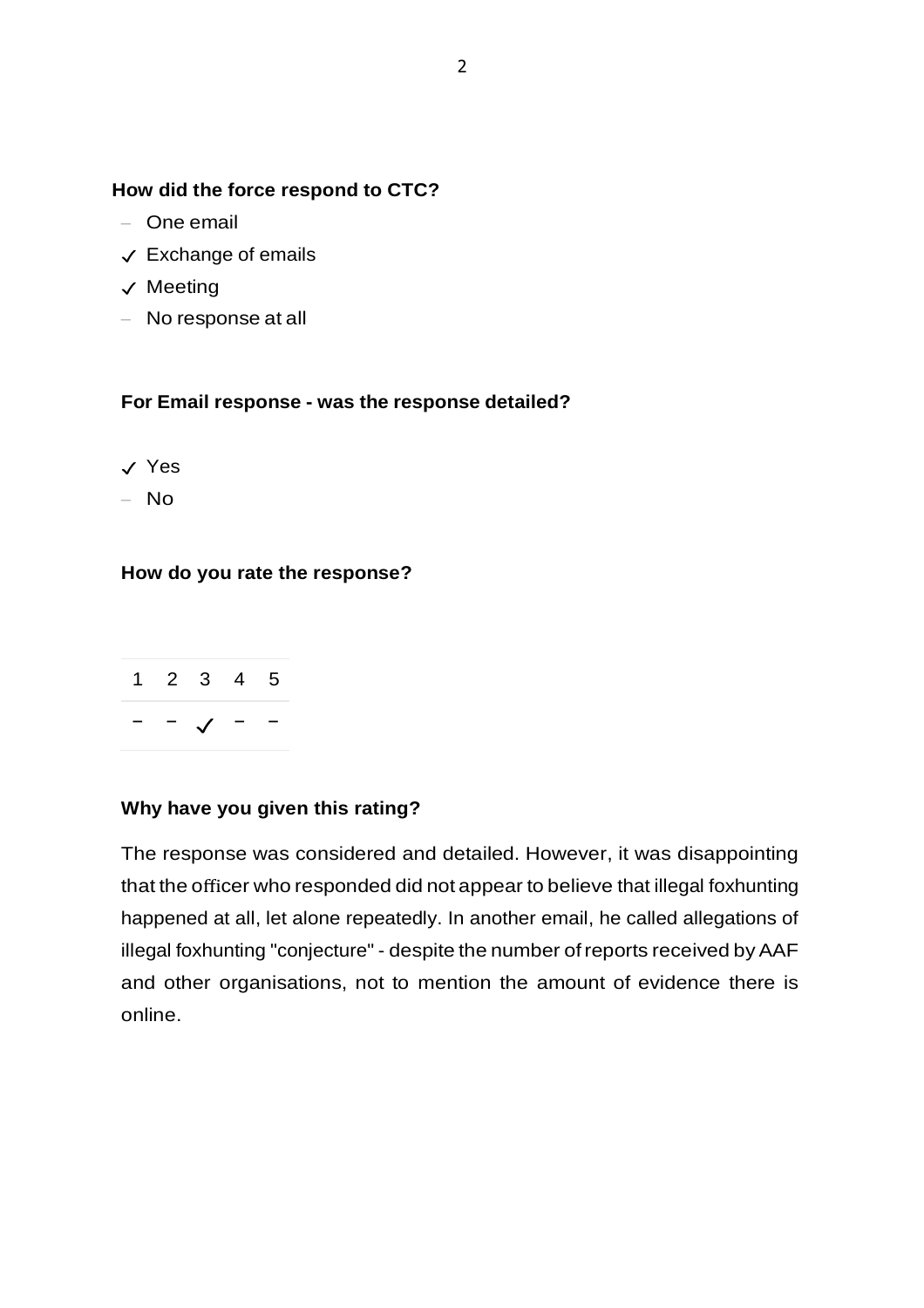## **Were there follow up emails and did the force reply?**

- ✓ Yes
- No

## **For the forces who met with us, how open were they?**



## **For the forces who met with us, how useful was the meeting?**



## **Why have you given this response?**

The meeting was not useful. We did not speak to a police officer - we spoke to the Wildlife Co-ordinator and Planning Officer. The officer had no practical experience in the field with FWGs and hunts.

They were as open as possible bearing in mind how little is known about illegal hunting within this force. Many questions we asked were clearly not something the force representative we spoke to had knowledge of. It was useful in that we spoke to an administrative officer who had received the same training as the 8 WCOs in the force so we could gauge the general level of training/knowledge in this area.

A knowledgeable local FWG (currently completing a PHD on hunting) who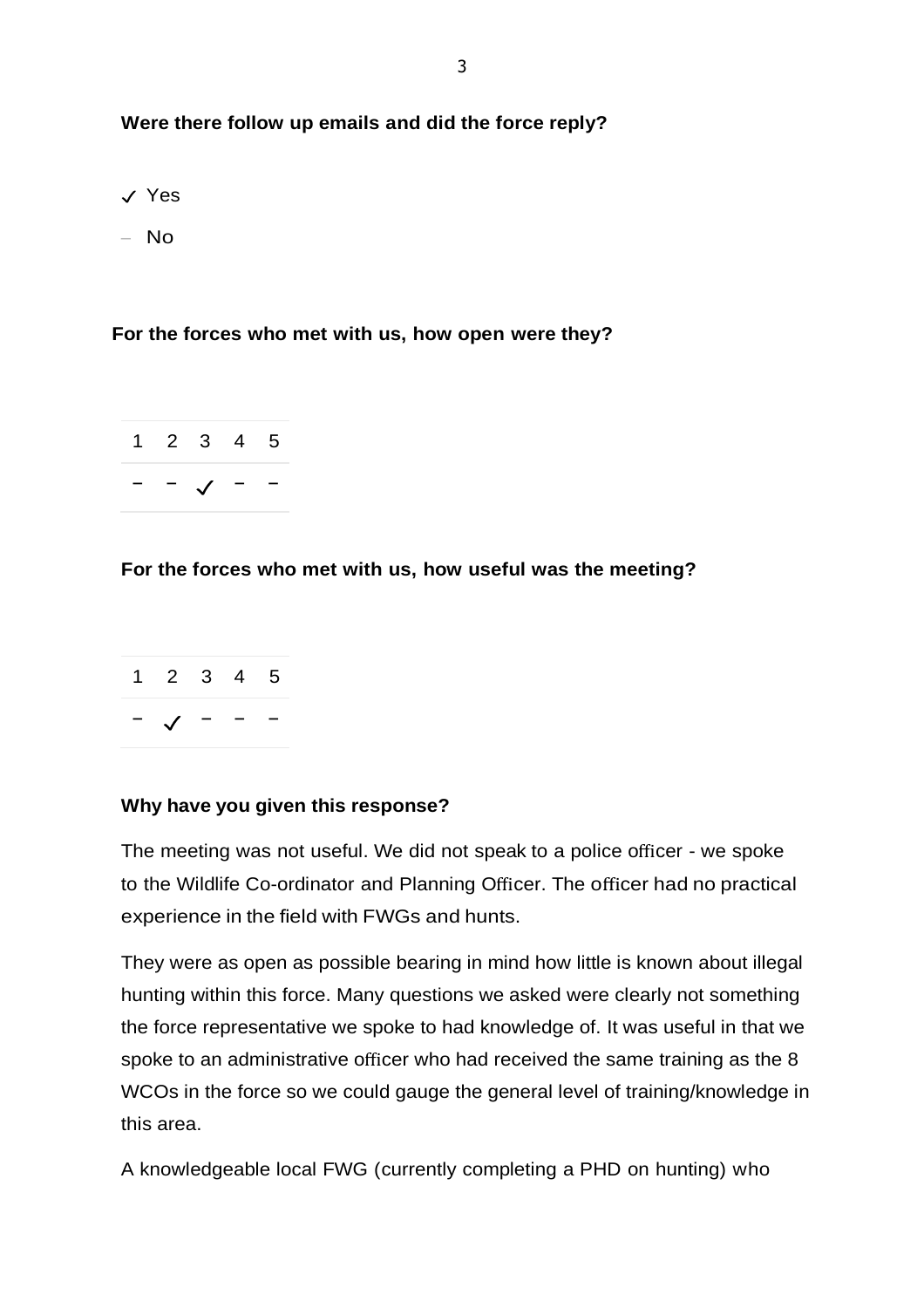joined us in the meeting said this: *"In the meeting, it was clear (the o*ffi*cer) knew nothing about illegal hunting, tactics or behaviour, he couldn't answer when I asked him he knew what roll tongue was or how to establish illegal hunting was going on."*

## **How willing was this force to take on board what we said?**



## **Why have you given this response?**

Nothing we said made any difference. About the webinar, the officer said this: " it is clear to me that the participants were fully cognisant of the potential for their conversations to be accessed by persons outside their organisation and they conducted themselves accordingly. Ostensibly, the presentations were about staying on the "right side of the law" whilst trail hunting, and whilst I am not a legal expert I do not believe any laws were broken by those giving the presentations." We now know that one of the speakers is being prosecuted for his involvement in the webinar; the Northumbria officer was completely wrong in every respect.

This does not give us confidence in their approach to illegal foxhunting if they are that easy to deceive.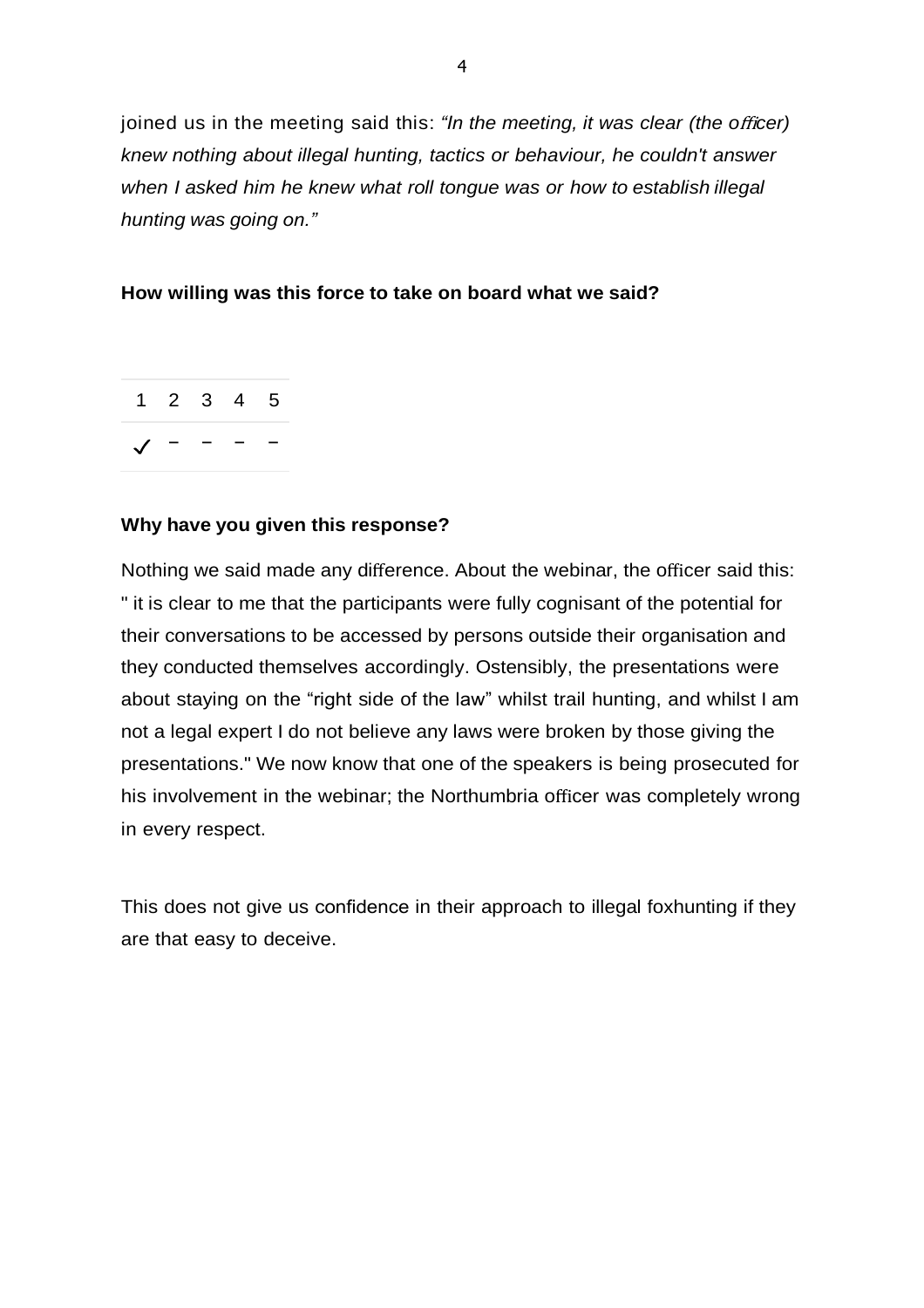**Has this force taken any actual steps to improve their relationship with FWGs?**

- Yes
- No
- ✓ They have done the opposite. An incident with Northumbria Hunt Watch on 12th December worsened the already awful relationship. Thiswas an opportunity to improve it, but the police did not take it.

## **Does this force have an aide memoire or any guide to policing illegal hunting?**

- Yes
- ✓ No

## **What do you think of the guide/aide memoire?**

In lieu of an aide memoire they say Instead, "advice and information can be accessed by the officer themselves via their phablet or by Communications Centre and conveyed to the officer attending the scene should they need it. Advice can also be sought from WCOs and the Wildlife Co-ordinator."

## **How well trained are the police in this force?**

$$
\begin{array}{c|cccc}\n1 & 2 & 3 & 4 & 5 \\
\hline\n-\sqrt{-} & - & -\n\end{array}
$$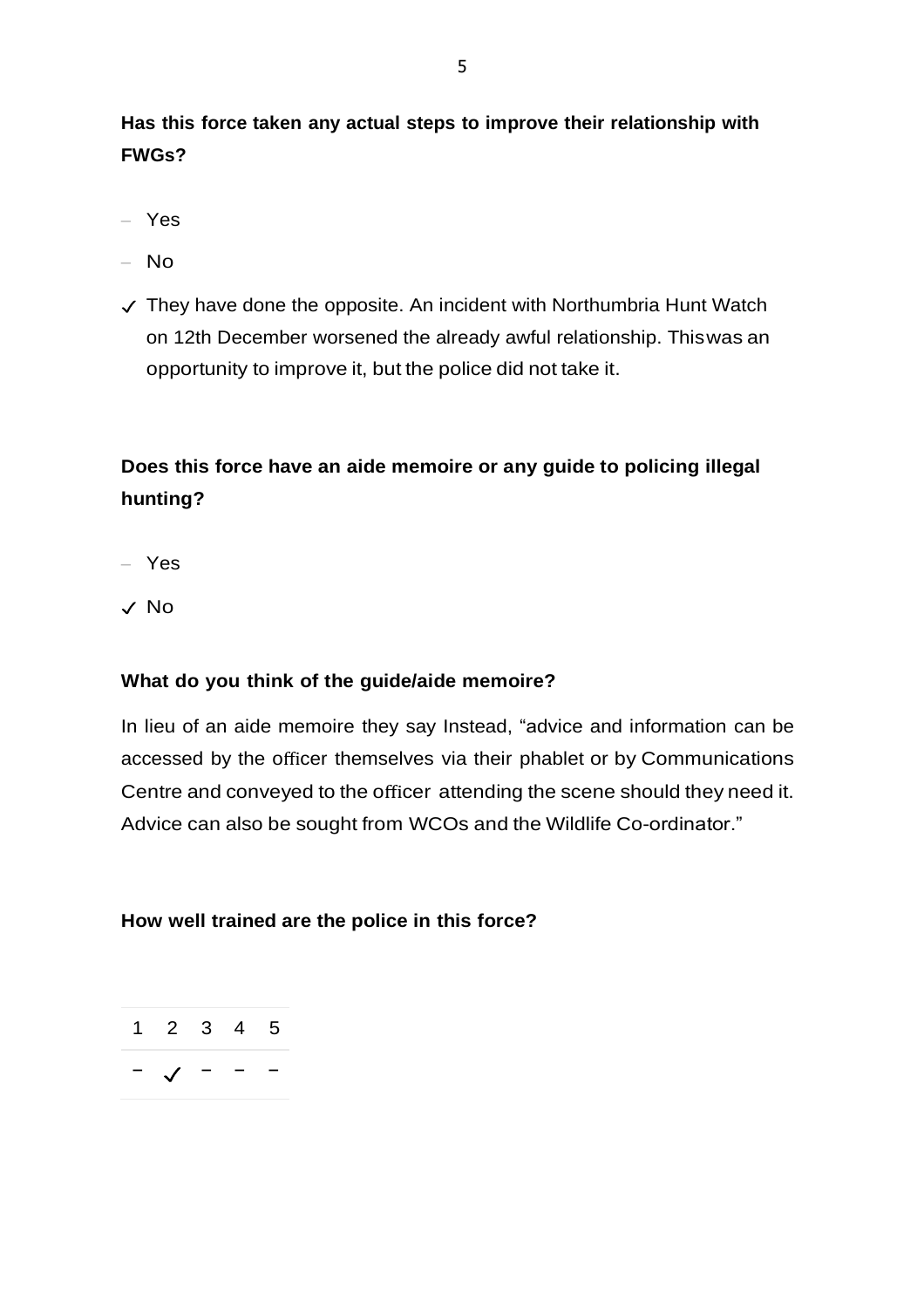#### **Why have you given this response?**

There are over 6000 officers in this enormous police force. There are 8 WCOs and a handful of others who have been trained.

If the officer allocated is a Wildlife Crime Officer, then they should have attended a National Wildlife Crime Officers Course and received training in wildlife law including the Hunting Act 2004. Most other officers will not have received specific training in the Hunting Act. Training is provided by the Wildlife Training Consultancy. The officer we spoke to had received this training as had the 8 WCOs in the force and there were also 5 ex WCOs who would have received it. The 8 WCOs are only WCOs alongside their other duties.

Here are some quotations from written responses by a TRAINED officer: *"Those reports that allege unlawful fox hunting, in the majority, are without evidence to substantiate the claim. Usually these are simply sightings of foxhunts which are actually trail hunting. Actionable evidence from persons claiming to have witnessed a fox being hunted is invariably non-existent or poor and insu*ffi*cient to continue with an investigation. Nonetheless if there were evidence of illegal fox hunting Northumbria Police would take positive action where appropriate."*

In response to the question about asking for trail maps, the officer said: "*I do not believe that this is done as a matter of course but where allegations are made that a trail hunt is in fact an unlawful fox hunt, o*ffi*cers may request details from a Hunt Master of where the trail has been laid as part of their investigation*." However, we know that when officers attended a call for illegal hunting, no trail map was asked for.

6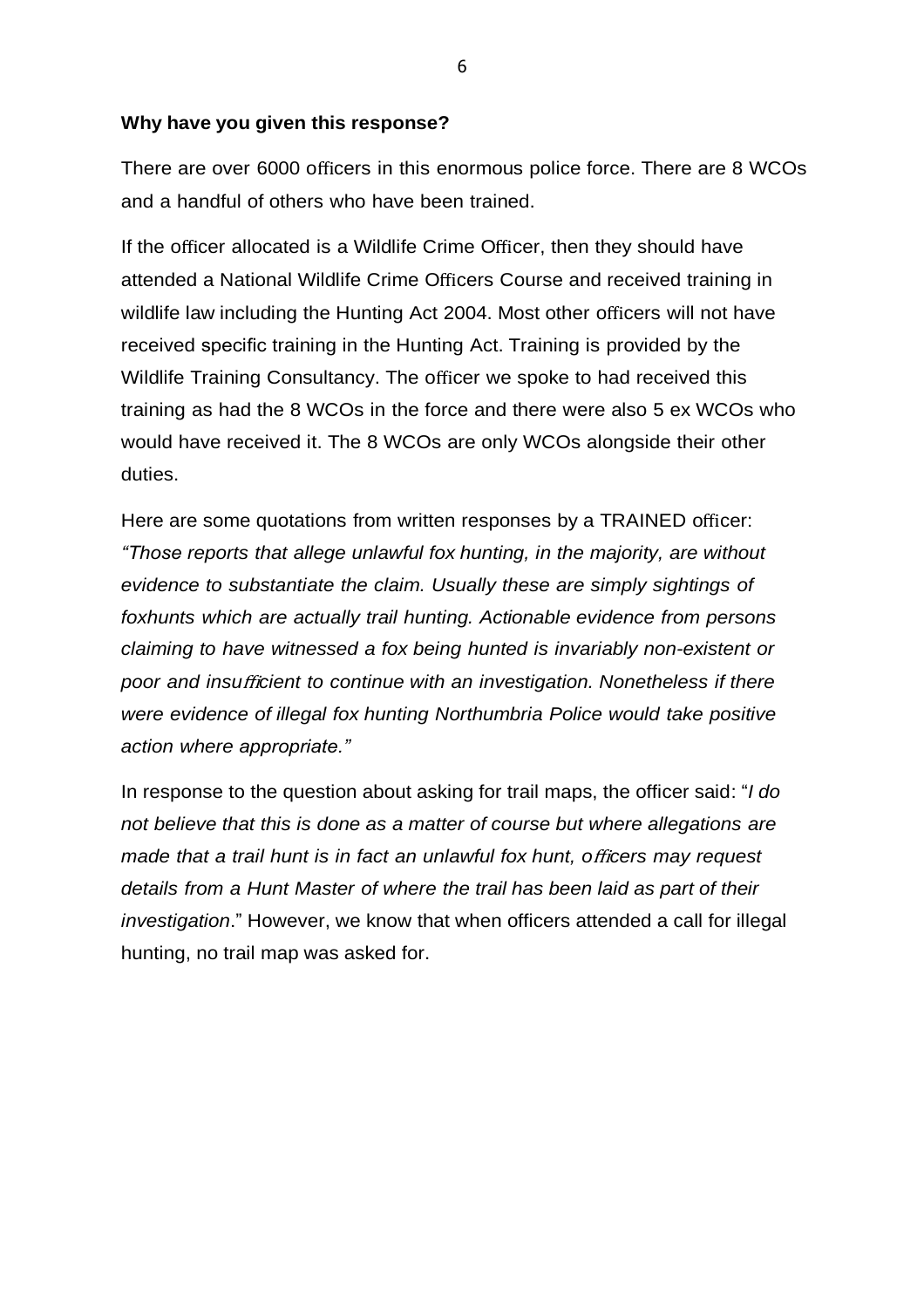## **How do you rate this force's behaviour in the field with regard to illegal foxhunting and incidents involvingFWGs?**

- Always appear biased
- ✓ Usually appear biased
- Sometimes appear biased
- Rarely appear biased
- Never appear biased

## **Why have you given this response?**

We know of one incident where Northumbria police officers were described as "brilliant" by the anti-hunt group who called them.However, this is an isolated incident.

With the lack of knowledge and training in the force there is bound to be bias in the field albeit some of it unconscious. Also the Police Standards complaint re incident 12/12 (including an unedited video) was not upheld. Presumably this was reviewed by an officer/officers who believe trail hunting is the norm as per the quotes above.

**Looking at the response to our FOI asking about police systems and organisation with regard to foxhunting, how do you rate their ability to take action on illegal foxhunting?**

1 2 3 4 5 ✓ − − − −

## **Why have you given this rating?**

This force is not well-trained. Also, there appears to be very little motivation for the police to do anything at all about illegal foxhunting.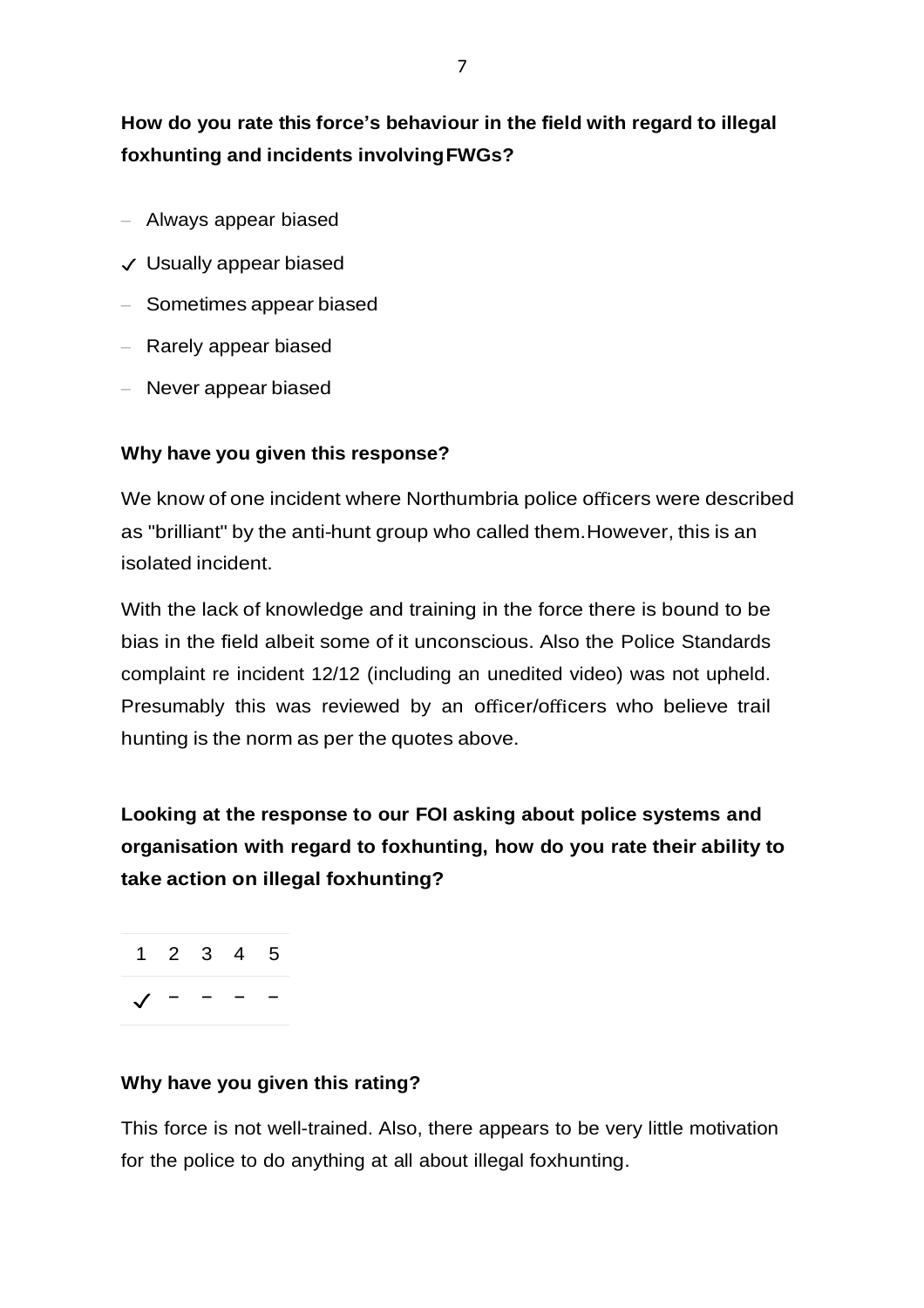From the information we have received and from our research, it appears this force doesn't acknowledge that illegal fox hunting is an issue or that it even happens. Therefore, they cannot be expected to take effective action. The force cannot apply legislation without knowledge of the crime.

## **Do you think the force focuses too heavily on public order as opposed to dealing with illegal foxhunting?**

- ✓ Yes
- No
- Other

## **Why have you given this response?**

The incident with Northumbria Hunt Watch on 12/12/2020 is typical. Police regard FWGs as the originators of the trouble, not the hunts (who are the root cause - and who are undoutedly breaking the law).

## **Any other comments?**

We are aware of one fair and unbiased WCO in the force. He recognises some evidence may not be good enough for prosecutions, but that all of it can be valuable intelligence. Once intelligence is gathered and a picture built up and knowledge gained, then they will be in a better place to investigate and build a case.

But this is unfortunately this does not appear to be the norm in Northumbria.

Regardless of the outcome of any court cases relating to the Hunting Office webinars which were exposed November 2020, what was stated in the recordings cannot be unsaid. The Hunting Office that made it clear trail hunting IS fox hunting and there was much talk about ways to create a "smokescreen" to cover up illegal hunting. Disrespectful comments were made about the police. The Hunting Office represents all registered hunts in England and Wales therefore the discussions were relevant to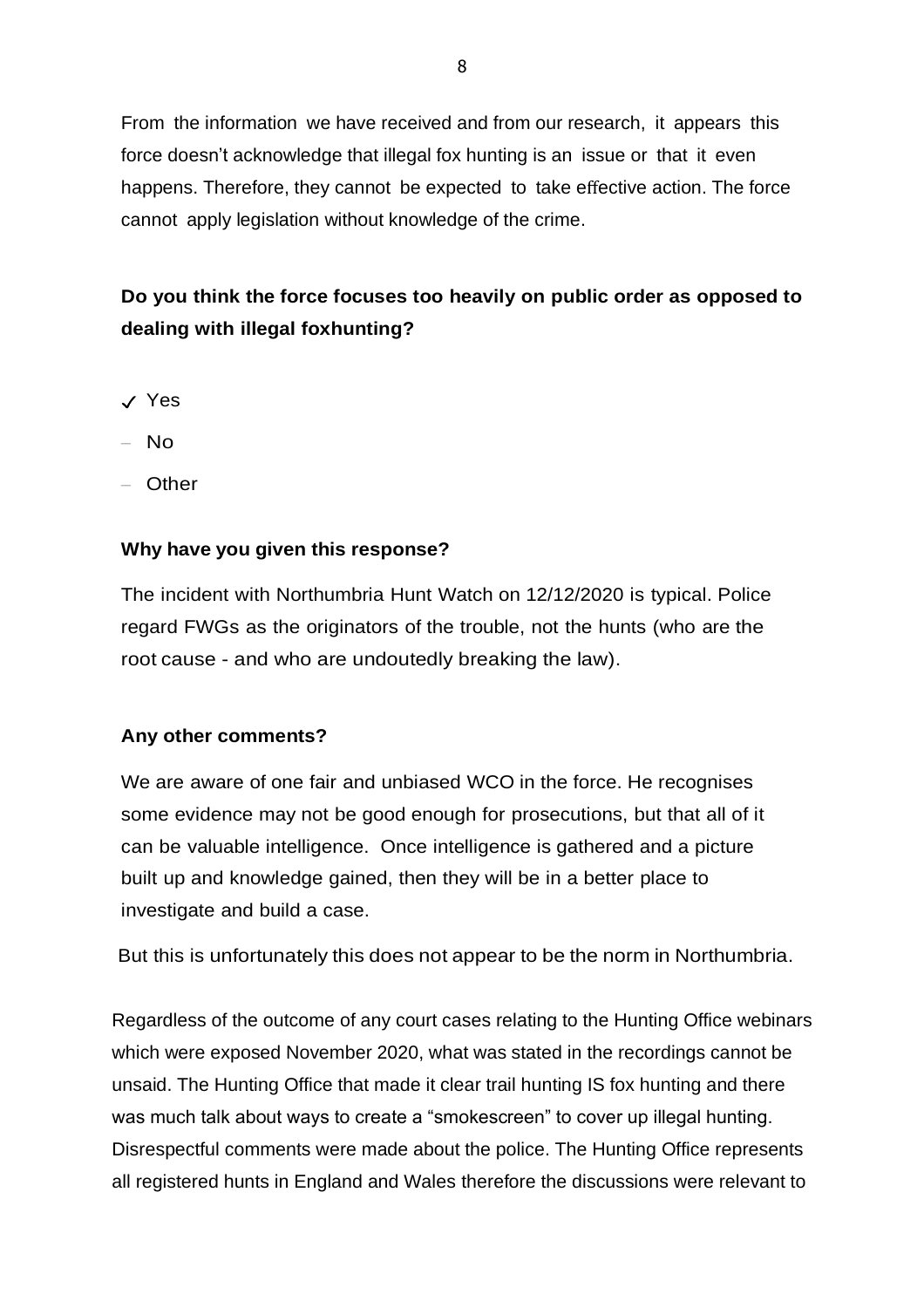all police forces.

## **Overall, how do you rate this force?**

**Take into account willingness to engage with AAF, willingness to engage with FWGs, actions in the field etc.**

1 2 3 4 5 − ✓ − − −

There appears to be a clear reluctance from the police to recognise that illegal foxhunting happens at all. There are very active anti-hunt organisations in this area, numerous reports of hunt violence and a significant number of complaints about the hunts from members of the public who have been intimidated and disturbed by the hunt. Northumbria Police do not appear to be concerned at all by the effect the hunt has on the public, let alone on the foxes. We have had reports of two local farmers who are frightened tochallenge the hunt about their behaviour on their land. It appears to AAF that the hunt are in effectively in control in Northumbria.

## **In the opinion of AAF, how can this police force improve?**

Northumbria Police force need to acknowledge the extent of the lawbreaking by the hunts. Even if the evidence is not good enough for a prosecution, there is enough for the police to recognise the hunts are breaking the law. Northumbria Police force should also understand that the hunts are controlling many who might want to object to their behaviour. Intimidation is stopping members of the public from speaking out - this is something the police can and should address.

There are 12 hunts operating in Northumbria. Illegal hunting is a real issue in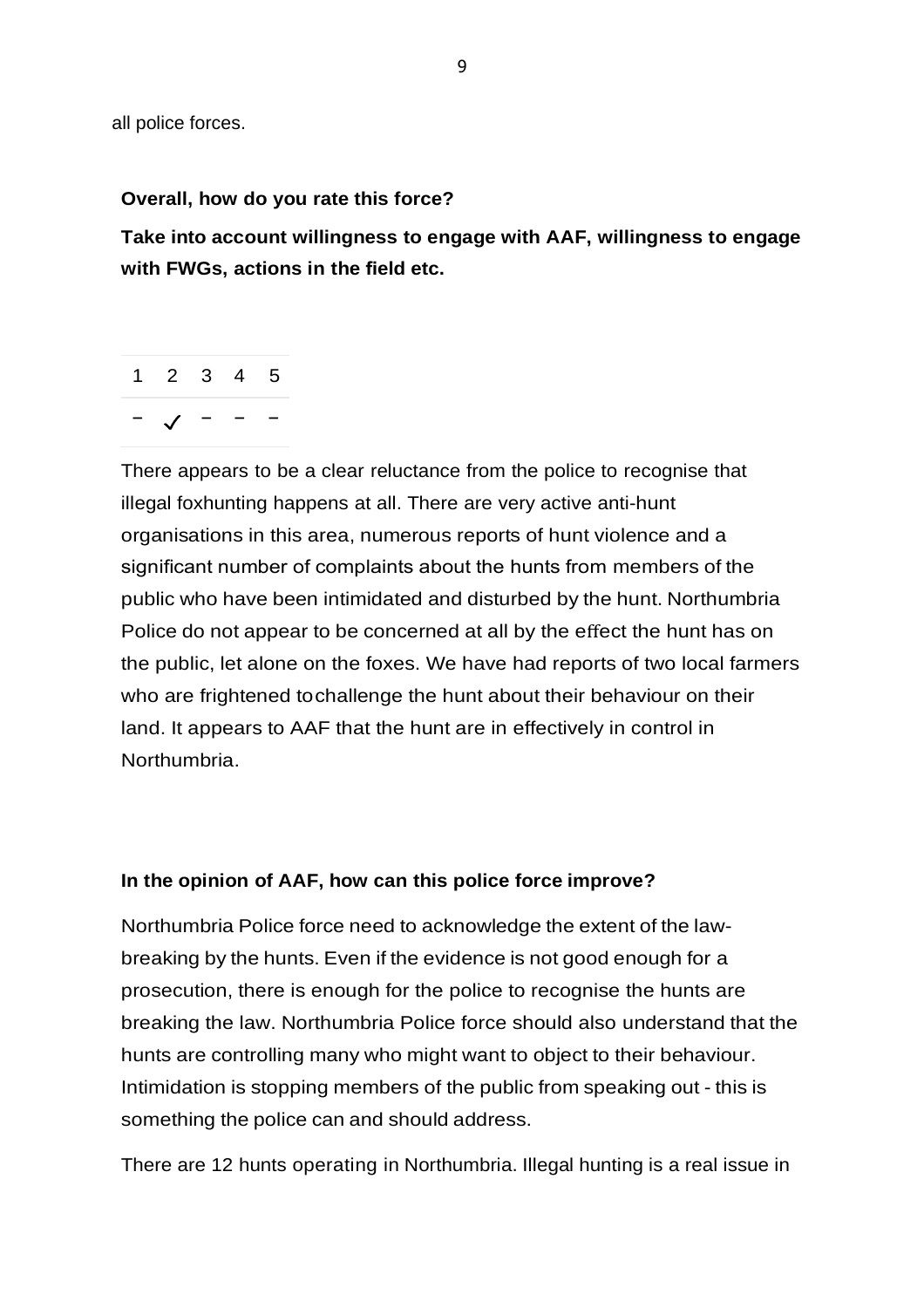this county. Better training and a competent aide memoir is needed urgently. There are only 8 WCOs with some training and this training clearly doesn't equip them with the skills to recognise and investigate illegal hunting. Other officers have not received any specific training at all.

FWGs are a potential resource for police and should be viewed as such.

All officers would benefit from a much greater understanding of the issues surrounding illegal hunting and the motivations of FWGs. We have created three helpful documents:

[Practical Advice for All Officers](https://www.actionagainstfoxhunting.org/wp-content/uploads/2021/11/B-1411-Practical-Advice-for-all-Police-Forces.pdf) – this includes training advice

[A Field Guide for Officers](https://www.actionagainstfoxhunting.org/wp-content/uploads/2021/11/A-1411-FIELD-GUIDE-ILLEGAL-FOXHUNTING.pdf) – to use if they are called to a hunt

A Study - [Why sabs and monitors are not protesters.](https://www.actionagainstfoxhunting.org/wp-content/uploads/2021/11/A-1411-Why-sabs-and-monitors-arent-protesters.pdf) – an insight FWG organisations.

## Hit reports and media reports mentioning the hunt and the police

<https://www.facebook.com/NorthHW/posts/222654042675144> [https://www.facebook.com/groups/723821897815599/permalink/149883957698049](https://www.facebook.com/groups/723821897815599/permalink/1498839576980490) [0](https://www.facebook.com/groups/723821897815599/permalink/1498839576980490)

2/1/21 Not a hit report but NHW preparing dossier on how police dealt with crimes and incidents of Tynedale Hunt.

<https://www.facebook.com/NorthHW/posts/178432293763986> 26/9/20 Tynedale Hunt – FWGs call Police who attended and were fantastic.

<https://www.facebook.com/NorthHW/posts/176042504002965> 16/9/20 Braes of Derwent hunting – Police called twice and did not attend.

<https://www.facebook.com/NorthHW/posts/209156117358270> 12/12/20 Tynedale Hunting – Police attend

<https://www.facebook.com/NorthHW/posts/209178874022661> 12/12/20 Police hold FWGs long enough for hunt to escape.

<https://www.facebook.com/NorthHW/posts/222625162678032> 2/1/21 Tynedale hunt terrorise alpaca herd 3 times before christmas. Police do not prosecute.

<https://www.facebook.com/NorthHW/posts/205157184424830> 6/12/20 Police notified by FWGs with evidence of Tynedale Hunt violent behaviour.

<https://www.facebook.com/NorthHW/posts/179234783683737>